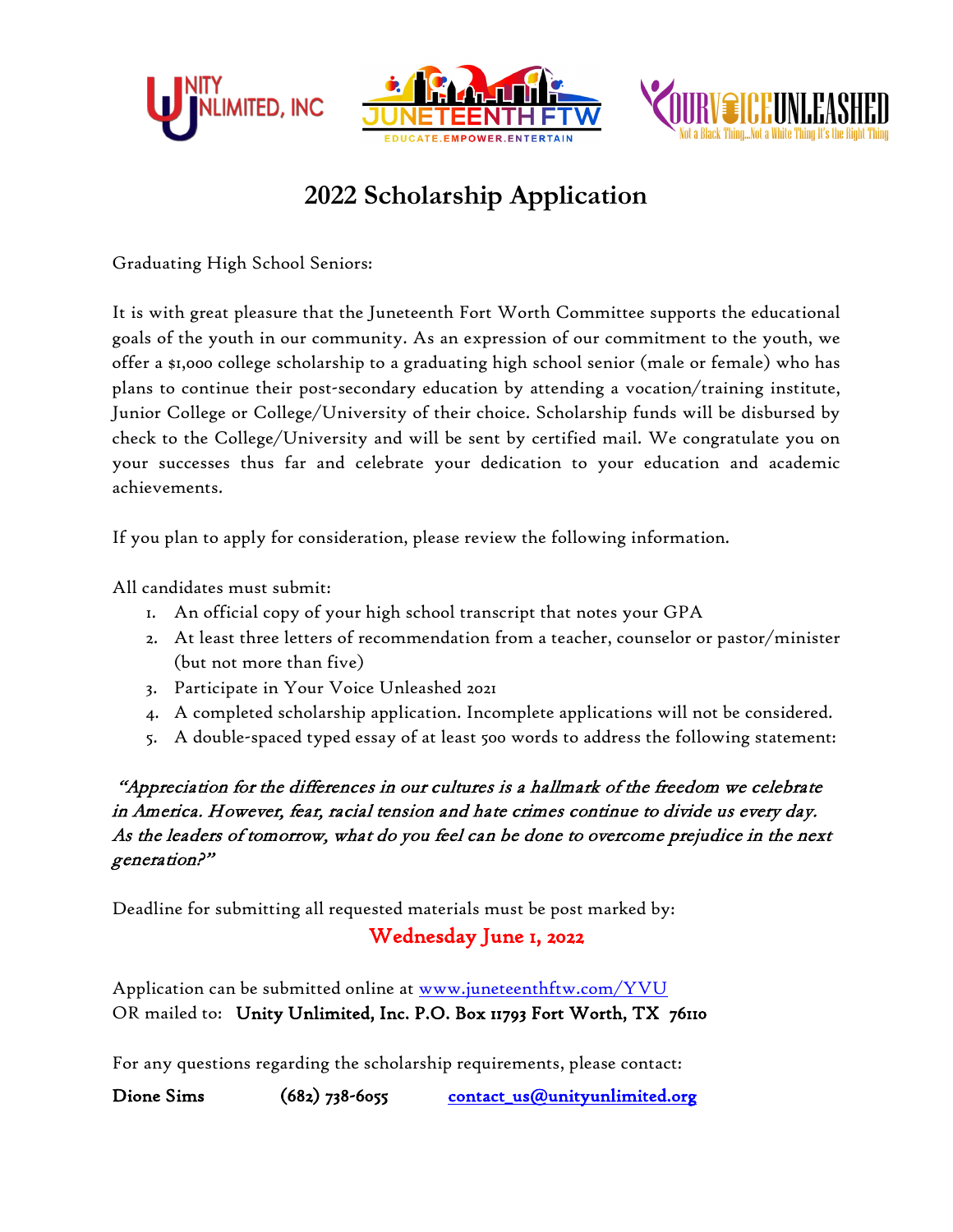# Unity Unlimited, Inc. - Juneteenth Fort Worth 2022 Scholarship

### **APPLICATION FORM** Deadline: Wednesday, June 1, 2022

Type if possible or print clearly.

#### I. **Personal Information**

| Name                                                                             |        |           | Age<br>$\overline{\phantom{a}}$ |
|----------------------------------------------------------------------------------|--------|-----------|---------------------------------|
| First                                                                            | Middle | Last      |                                 |
|                                                                                  |        |           |                                 |
| Permanent Address                                                                |        |           |                                 |
|                                                                                  |        |           |                                 |
| (E-mail)                                                                         |        |           |                                 |
|                                                                                  |        |           |                                 |
|                                                                                  |        |           |                                 |
|                                                                                  |        |           |                                 |
|                                                                                  |        |           |                                 |
| <b>Academic &amp; Extracurricular Activities</b><br><b>II.</b>                   |        |           |                                 |
|                                                                                  |        |           |                                 |
| SAT Score                                                                        |        | ACT Score |                                 |
| Personal History                                                                 |        |           |                                 |
| List community service and honors (Attach sheet if necessary)                    |        |           |                                 |
| ,我们也不会有什么。""我们的人,我们也不会有什么?""我们的人,我们也不会有什么?""我们的人,我们也不会有什么?""我们的人,我们也不会有什么?""我们的人 |        |           |                                 |
|                                                                                  |        |           |                                 |
|                                                                                  |        |           |                                 |
|                                                                                  |        |           |                                 |
|                                                                                  |        |           |                                 |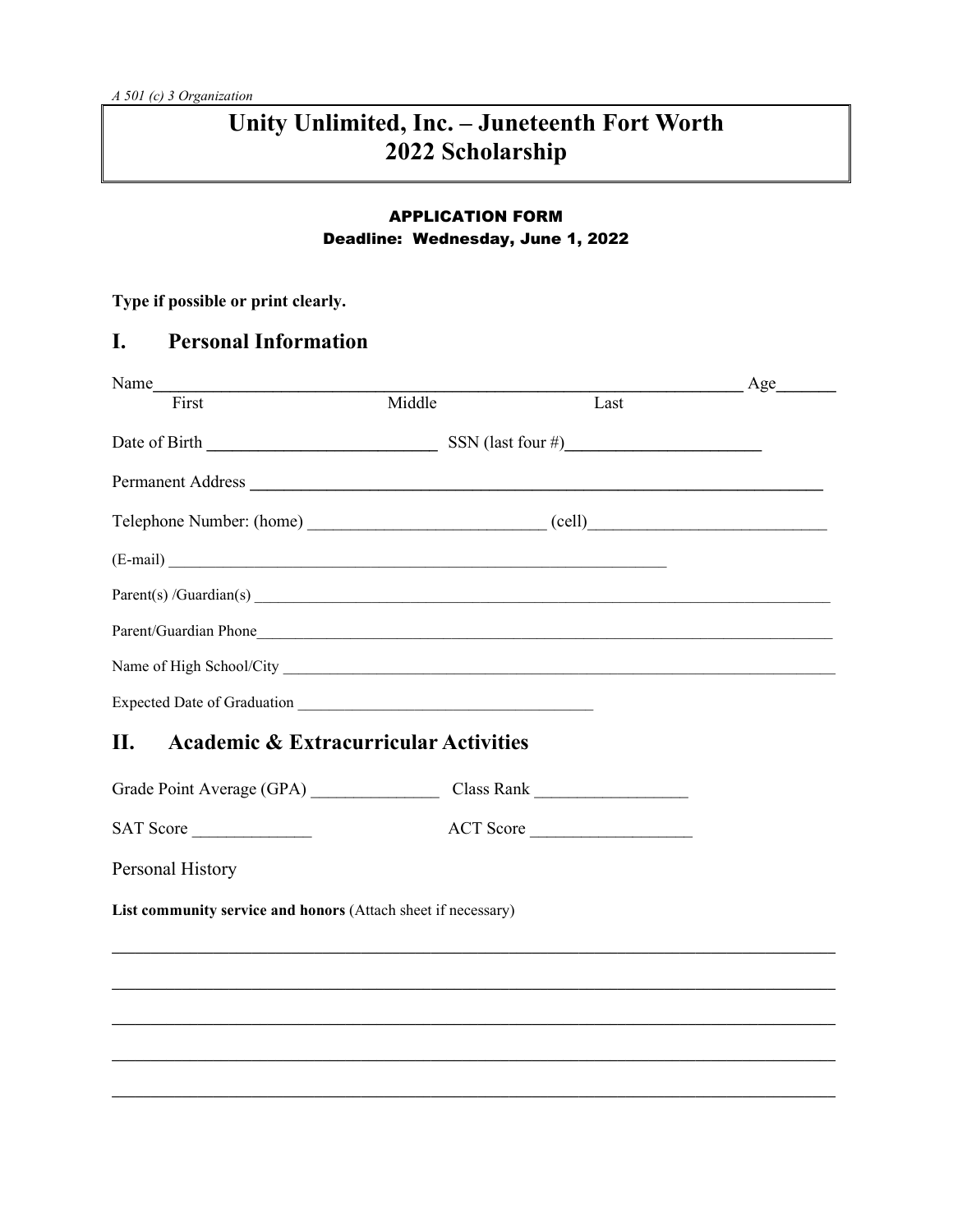List scholarships received to date (attach sheet if necessary)

In the space below give a summary of your personal goals. (Attach sheet if necessary)

# **III. Future Plans**

| Have you been accepted? YES<br>NO.  | College you plan to attend |
|-------------------------------------|----------------------------|
| Planned Major concentration and why |                            |
|                                     |                            |
|                                     |                            |